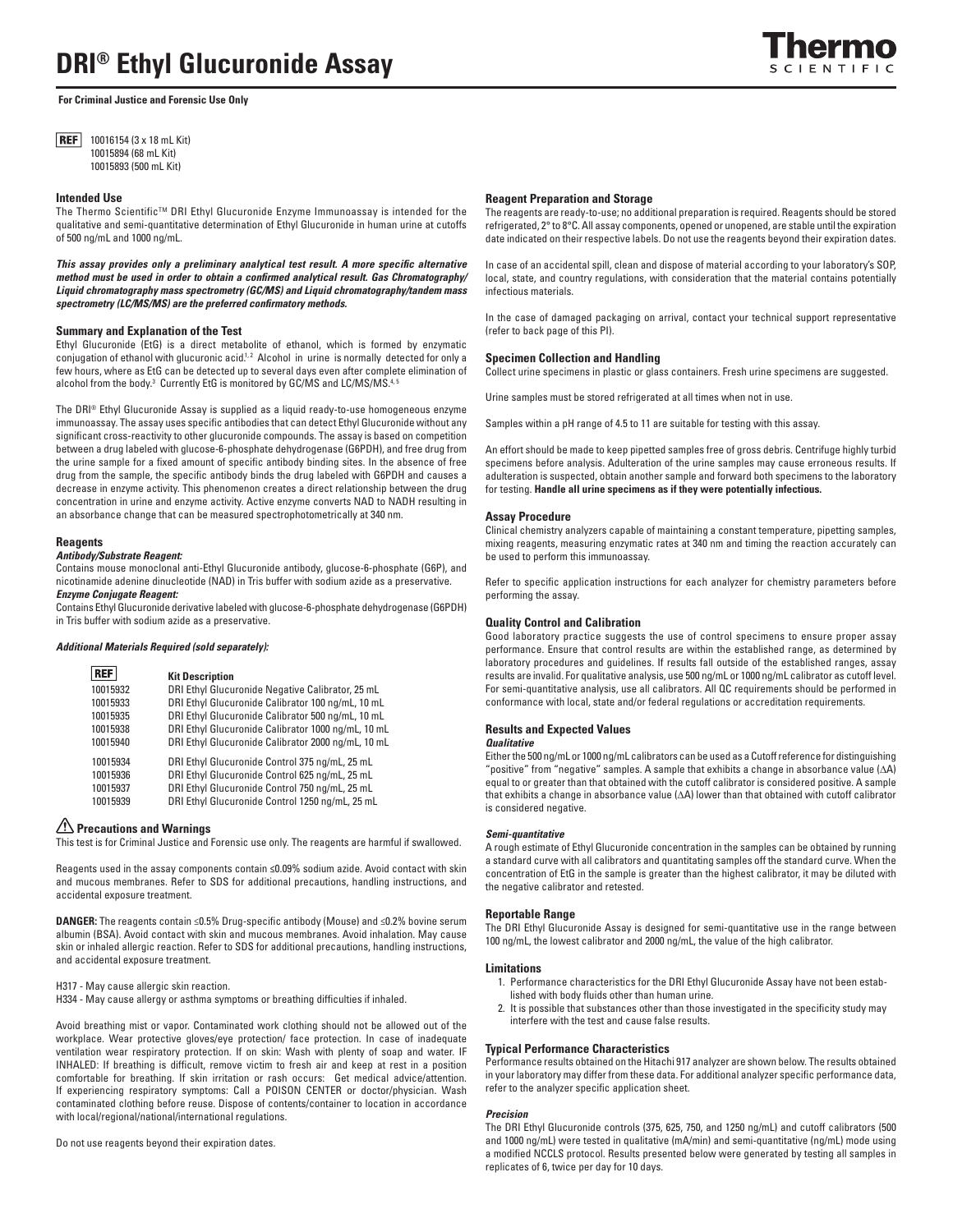### *Qualitative (mA/min)*

| <b>Calibrator/Control</b> | 500 ng/mL cutoff            |           |        |      |                        |        |
|---------------------------|-----------------------------|-----------|--------|------|------------------------|--------|
|                           | <b>Within-run Precision</b> |           |        |      | <b>Total Precision</b> |        |
| $N = 120$                 | Mean                        | <b>SD</b> | $%$ CV | Mean | SD                     | $%$ CV |
| 375                       | 392                         | 2.1       | 0.5    | 392  | 2.9                    | 0.7    |
| 500                       | 417                         | 2.1       | 0.5    | 417  | 3.1                    | 0.7    |
| 625                       | 439                         | 2.0       | 0.5    | 439  | 2.7                    | 0.6    |

### *Qualitative (mA/min)*

| <b>Calibrator/Control</b> | 1000 ng/mL cutoff           |           |        |      |                        |        |
|---------------------------|-----------------------------|-----------|--------|------|------------------------|--------|
|                           | <b>Within-run Precision</b> |           |        |      | <b>Total Precision</b> |        |
| $N = 120$                 | Mean                        | <b>SD</b> | $%$ CV | Mean | <b>SD</b>              | $%$ CV |
| 750                       | 461                         | 2.4       | 0.5    | 461  | 3.4                    | 0.7    |
| 1000                      | 494                         | 2.7       | 0.6    | 494  | 3.4                    | 0.7    |
| 1250                      | 524                         | 2.7       | 0.5    | 524  | 3.8                    | 0.7    |

# *Semi-quantitative (ng/mL)*

| <b>Calibrator/Control</b> | 500 ng/mL cutoff            |           |        |      |                        |      |
|---------------------------|-----------------------------|-----------|--------|------|------------------------|------|
|                           | <b>Within-run Precision</b> |           |        |      | <b>Total Precision</b> |      |
| $N = 120$                 | Mean                        | <b>SD</b> | $%$ CV | Mean | SD                     | % CV |
| 375                       | 373                         | 11.3      | 3.0    | 373  | 18.1                   | 4.9  |
| 500                       | 502                         | 10.5      | 2.1    | 502  | 19.4                   | 3.9  |
| 625                       | 623                         | 13.2      | 2.1    | 623  | 22.3                   | 3.6  |

# *Semi-quantitative (ng/mL)*

| <b>Calibrator/Control</b> | 1000 ng/mL cutoff           |      |        |      |                        |        |
|---------------------------|-----------------------------|------|--------|------|------------------------|--------|
|                           | <b>Within-run Precision</b> |      |        |      | <b>Total Precision</b> |        |
| $N = 120$                 | Mean                        | SD   | $%$ CV | Mean | <b>SD</b>              | $%$ CV |
| 750                       | 756                         | 16.9 | 2.2    | 756  | 31.2                   | 4.1    |
| 1000                      | 993                         | 21.1 | 2.1    | 993  | 34.3                   | 3.5    |
| 1250                      | 1232                        | 23.0 | 1.9    | 1232 | 43.5                   | 3.5    |

# **Cutoff Characterization-Spike Recovery**

Cutoff calibrators, 500 ng/mL and 1000 ng/mL and ±25% controls were prepared by spiking Ethyl Glucuronide into EtG free negative urine. The cutoff calibrator and controls were tested (n=21) in both the qualitative and semi-quantitative modes. The qualitative data were analyzed for precision and detection accuracy of controls and semi-quantitative data were analyzed for % recovery and precision. The results indicated that all four controls recovered accurately in qualitative mode, negative controls as negative (rate below the C/O calibrator rate) and positive controls as positive (rate above the C/O calibrator rate). In semi-quantitative mode controls were recovered within ±10% from nominal values. The precision was <1.0% CV in qualitative mode <5.0% CV in semi-quantitative mode.

# **Interference with Endogenous Substances**

The potential interference of pH and endogenous physiologic substances on recovery of Ethyl Glucuronide using the DRI Ethyl Glucuronide Assay was assessed by adding known amounts of potentially interfering substances into the ±25% controls for both the cutoffs, 500 ng/mL and 1000 ng/mL and testing the samples for recovery of Ethyl Glucuronide. No interference was observed by the addition of the compounds up to the concentrations listed below.

|    | <b>Interfering Substance</b> | <b>Final Concentration (mg/dL)</b> |  |
|----|------------------------------|------------------------------------|--|
|    | Actaminophen                 | 10                                 |  |
|    | Acetone                      | 1000                               |  |
|    | <b>Acetyl Salicylic Acid</b> | 10                                 |  |
|    | Ascorbic Acid                | 190                                |  |
|    | Caffeine                     | 10                                 |  |
|    | Creatinine                   | 400                                |  |
|    | Ethanol                      | 10                                 |  |
|    | Galactose                    | 10                                 |  |
|    | Glucose                      | 3000                               |  |
|    | Hemoglobin                   | 300                                |  |
|    | Human Serum Albumin          | 500                                |  |
|    | Ibuprofen                    | 10                                 |  |
|    | <b>Oxalic Acid</b>           | 30                                 |  |
|    | Riboflavin                   | 3.75                               |  |
|    | Sodium Chloride              | 900                                |  |
|    | Urea                         | 1000                               |  |
| рH |                              | $4.5 - 11.0$                       |  |

## *Specifi city*

The cross-reactivity of parent compound ethanol and glucuronide compounds that are commonly found in urine was tested in the assay using 500 ng/mL cutoff calibrator. The cross-reactant solutions were prepared by adding known amount of each compound to Ethyl Glucuronide free urine. All the compounds produced a negative result at the concentrations listed in the table below.

| Compound                         | Conc. (ng/mL) |
|----------------------------------|---------------|
| Acetaldehyde                     | 10,000        |
| Alprazolam Glucuronide           | 10,000        |
| <b>Buprenorphine Glucuronide</b> | 10,000        |
| Butanol                          | 10,000        |
| D-Glucose                        | 10,000        |
| Ethanol                          | 100,000       |
| <b>Ethylene Glycol</b>           | 10,000        |
| Glucuronic Acid                  | 10,000        |
| HydroxyCourmarin Glucuronide     | 10,000        |
| Isopropanol                      | 10,000        |
| Lorazepam Glucuronide            | 10,000        |
| Methanol                         | 10,000        |
| Methyl Glucuronide               | 5,000         |
| Morphine-3-Glucuronide           | 10,000        |
| Morphine-6-Glucuronide           | 10,000        |
| Norbuprenorphine Glucuronide     | 10.000        |
| n-Propanol                       | 10,000        |
| Oxazepam Glucuronide             | 10,000        |
| p-Nitrophenyl Glucuronide        | 10,000        |
| Termazepam Glucuronide           | 10,000        |
| <b>Testosterone Glucuronide</b>  | 10,000        |

The cross-reactivity of structurally unrelated compounds was tested in the assay using 500 ng/mL as cutoff calibrator. All the compounds produced a negative result at the concentrations listed in the table below.

| <b>Compound</b>      | Conc. (µg/mL) |
|----------------------|---------------|
| 6-Acetyl Morphine    | 500           |
| Acetaminophen        | 500           |
| Acetylsalicylic acid | 500           |
| Amitryptyline        | 100           |
| Amoxicillin          | 100           |
| Amphetamine          | 1000          |
| Benzoylecgonine      | 1000          |
| Caffeine             | 100           |
| Carbamazepine        | 500           |
| Chlorpromazine       | 100           |
| Clomipramine         | 100           |
| Cimetidine           | 500           |
| Codeine              | 1000          |
| Desipramine          | 1000          |
| Dextromethorphan     | 200           |
| Dihydrocodeine       | 1000          |
| Doxepine             | 200           |
| Ephedrine            | 2000          |
| Fentanyl             | 200           |
| Fluoxethine          | 1000          |
| Fluphenazine         | 500           |
| Heroin               | 1000          |
| Hydrocodone          | 200           |
| Hydromorphone        | 200           |
| Ibuprofen            | 1000          |
| Imipramine           | 1000          |
|                      |               |